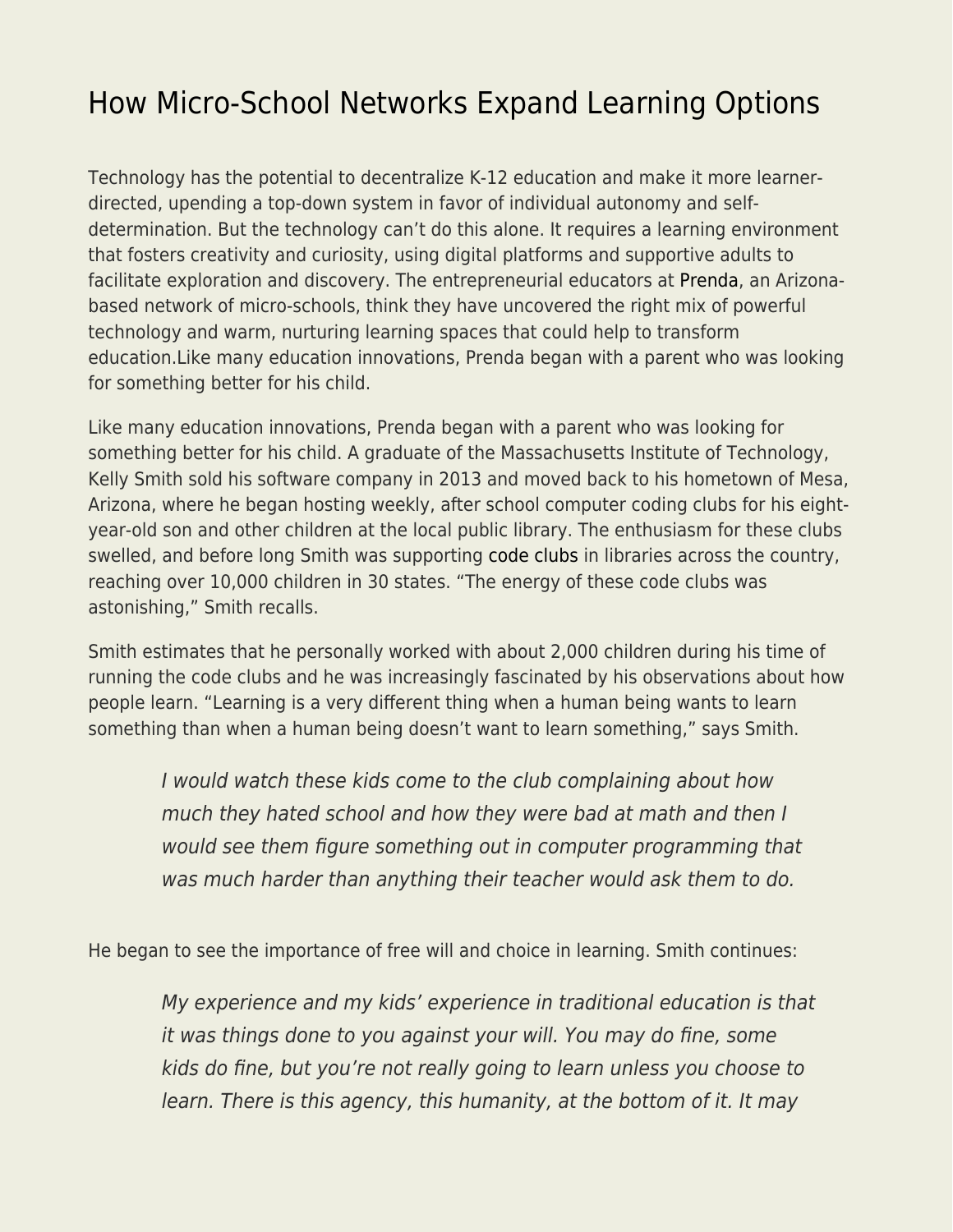## sound fluffy but it's a profound insight.

## **The Micro-School Movement**

Smith started to wonder what would happen if school were like his coding clubs, fostering agency and eagerness for learning, without coercion. In January 2018, he launched Prenda to create the type of school he envisioned. Prenda is part of the larger [micro-school](https://en.wikipedia.org/wiki/Micro-schooling) [movement](https://en.wikipedia.org/wiki/Micro-schooling), an educational shift occurring over the past decade in which entrepreneurs and parents create intimate, mixed-age learning spaces, often in homes or local organizations.

A blend between homeschooling and private schooling, micro-schools retain the curriculum freedom and schedule flexibility characteristic of homeschooling, while relying on paid teachers to facilitate the classroom experience. Micro-schools are typically a fraction of the cost of a private school and educate no more than 10 to 15 students at a time. Prenda, for example, caps enrollment at about 10 students per classroom with one teacher, or "guide" as they call them, and costs \$5,000 per child per year.

Prenda began in Smith's home with seven children spanning kindergarten to eighth grade, with a focus on self-directed learning tied to mastery in core academic subjects. As the children's excitement for learning grew and more parents became interested in Prenda, Smith built an integrated software platform to support and scale his emerging model. The software emphasizes three broad, daily categories of interaction and introspection: Conquer, Collaborate and Create. In Conquer mode, the learners set daily goals for mastery in basic skills, such as reading, writing, math, and other core subjects.

The students use various online learning programs, including [Khan Academy,](https://www.khanacademy.org/) [No Red Ink](https://www.noredink.com/) and [Mystery Science](https://mysteryscience.com/) to build competency, and the Prenda software helps to track their progress against their personal goals. In Create mode, the learners work on individual projects, while Collaborate mode emphasizes group projects, Socratic group discussions, and critical thinking and reasoning skills in core subject areas. The Prenda software buttresses these activities by offering resources and a structured framework for the guides, as well as tools and transparency for students and parents.

Today, Prenda micro-schools operate in 80 locations throughout Arizona, serving about 550 children. Smith expects to expand Prenda beyond the state, and double its enrollment, within the next year. He attributes Prenda's massive growth over the past few months to the rising number of parents who are looking for alternatives to conventional schooling. Smith says:

It turns out that there are a lot of parents who are asking: Is the traditional approach to education going to do it for my child? Maybe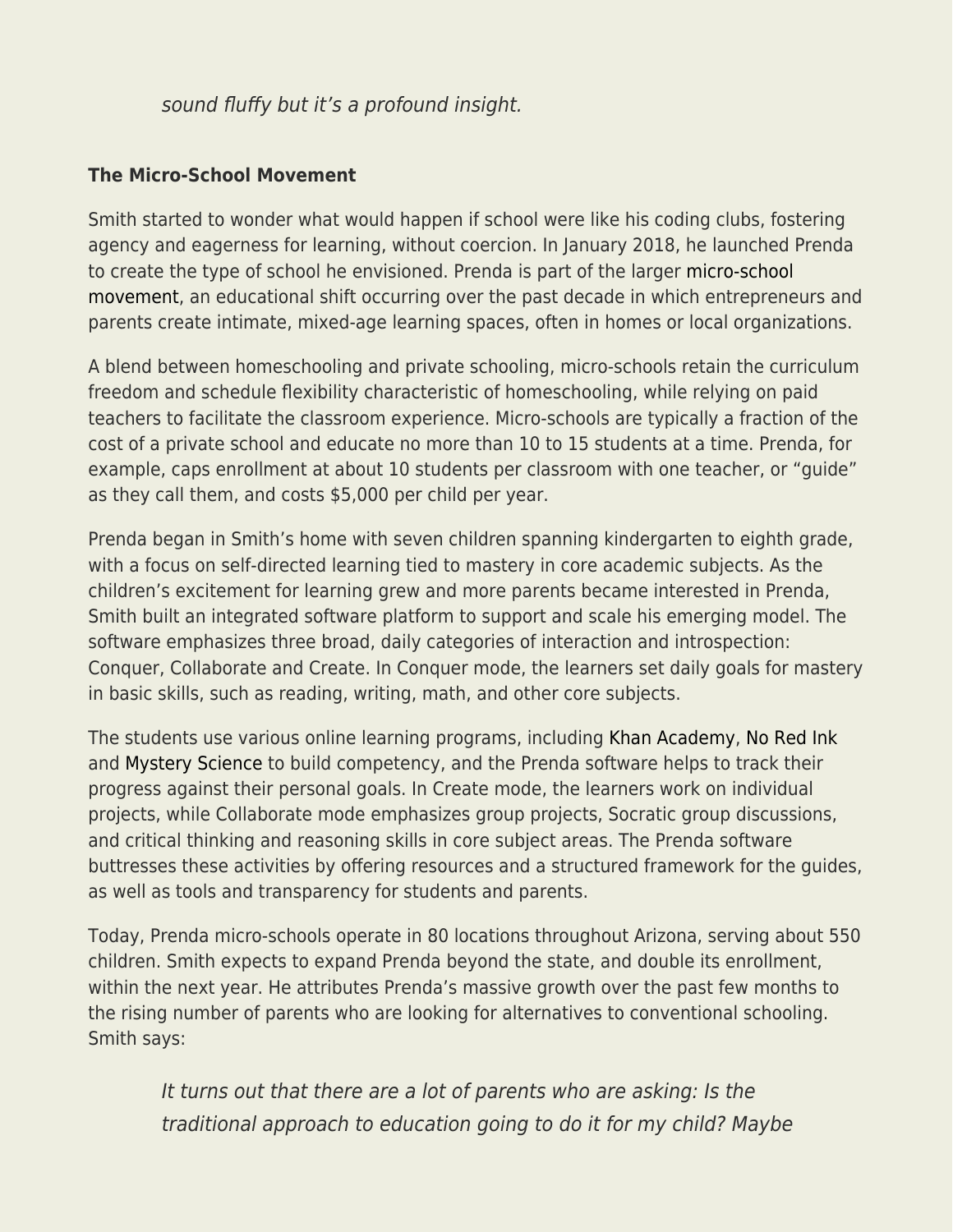their kid is doing fine, getting good grades, but in their eyes parents see the love of learning draining out of them.

Most of these parents are not interested in full-time homeschooling or some other unconventional path, says Smith, but the Prenda micro-school model offers the best of schooling and homeschooling. According to Smith:

I think the real reason we have been able to scale so quickly is that we are able to offer something that parents have been looking for.

## **Prenda San Carlos School**

Some of those parents include members of the [San Carlos Apache Indian Reservation](https://en.wikipedia.org/wiki/San_Carlos_Apache_Indian_Reservation) in Arizona. Located in a rural section of the state, the education options available to the children on the reservation are limited. The reservation's public schools consistently [receive](https://www.azauditor.gov/sites/default/files/San_Carlos_USD.pdf) "F" ratings with the Arizona Department of Education, and student proficiency scores are strikingly poor, despite annual per-pupil [spending](https://www.azauditor.gov/sites/default/files/San_Carlos_USD.pdf) of nearly \$17,000 in 2018, or about 70 percent more funding per pupil than Arizona's average of \$9,900.

Two private, religious schools on the reservation provide alternative options for some Apache children, but most families have no choice but to send their children to the failing public schools or leave the reservation. "Arizona is leading the way in school choice and charter schools," explains Cota. "It's crucial we keep this going."For Jeremiah Cota, a tribal member, this was unacceptable. In August he helped to launch two Prenda classrooms on the San Carlos reservation using borrowed church space. The school currently serves 22 students, with the goal of expanding to meet mounting parent demand.

Cota, who grew up on an Arizona Apache reservation, says that many parents in tribal communities are frustrated by their limited options. At an information session he hosted at the San Carlos reservation before opening Prenda, more than 200 parents showed up, concerned mostly about ongoing bullying and safety issues in the public schools. They were also frustrated by a lack of academic rigor and a curriculum that lacked cultural relevancy. "Parents thought their only other option was to send their children off the reservation, but we can do this here in our community," says Cota.

We can have ownership. We can have a world-class education that's culturally appropriate, that's within our own context.